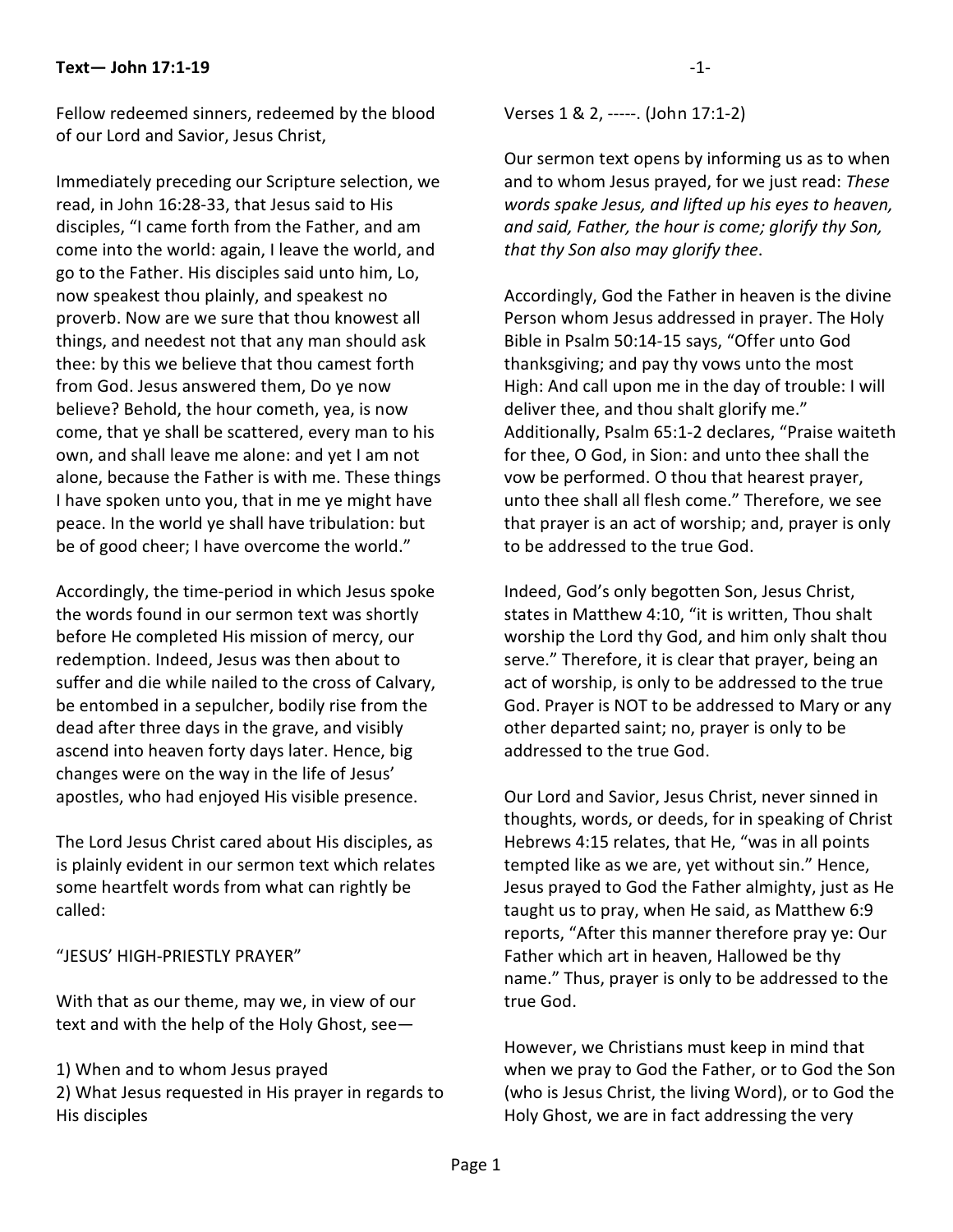same one true God, for 1 John 5:7 states, "there are three that bear record in heaven, the Father, the Word, and the Holy Ghost: and these three are one." Therefore, let us follow Jesus' example in praying to the one true God, and to no one and nothing else.

Looking again at the opening verses of our sermon text, we observe that the hour, the time, was come, when Jesus would glorify His heavenly Father by completing the work God the Father had sent His only begotten Son into the world to accomplish, for: *These words spake Jesus, and lifted up his eyes to heaven, and said, Father, the hour is come; glorify thy Son, that thy Son also may glorify thee: As thou hast given him power over all flesh, that he should give eternal life to as many as thou hast given him*.

Oh, when Jesus prayed the words found in our sermon text, He was about to glorify God the Father by offering Himself as the supreme sacrifice for ALL the sins of ALL people. Before Jesus prayed His prayer as reported in our Scripture selection, when Judas Iscariot left the upper room to go and betray Jesus, John 13:31 reports, "Therefore, when he was gone out, Jesus said, Now is the Son of man glorified, and God is glorified in him." Thus, the time when Jesus prayed the words of our Scripture selection was when He was about to offer Himself on the tree of the cross, shedding His holy blood in atoning payment for the sins of the whole world. Yes, it's as 1 John 4:9-10 relates, "In this was manifested the love of God toward us, because that God sent his only begotten Son into the world, that we might live through him. Herein is love, not that we loved God, but that he loved us, and sent his Son to be the propitiation for our sins." Hence, Jesus prayed to His heavenly Father the very night in which he was betrayed.

-2-

As we ponder our sermon text to its conclusion, let us see what Jesus requested in His prayer in regards to His disciples.

Verses 1-3, -----. (John 17:1-3)

Observe that Jesus' first request was that His heavenly Father glorify Him, for Jesus, in turn, would also glorify His heavenly Father. Hence, everything that would and did occur as Jesus finished His redemptive work was to the glory of God, Father and Son.

Notice that God the Father gave His only begotten Son, Jesus Christ, *power over all flesh, that he should give eternal life to as many as* the Father had *given him*. Yes, Jesus redeemed the whole world with the shedding of His holy blood while nailed to the cross of Calvary; and, eternal life would be given by Jesus to as many as God the Father had given Him, for, as Holy Writ relates, "God so loved the world, that he gave his only begotten Son, that whosoever believeth in him should not perish, but have everlasting life. For God sent not his Son into the world to condemn the world; but that the world through him might be saved. He that believeth on him is not condemned: but he that believeth not is condemned already, because he hath not believed in the name of the only begotten Son of God. For by grace are ye saved through faith; and that not of yourselves: it is the gift of God: Not of works, lest any man should boast." (John 3:16-18; Ephesians 2:8-9) Thus, Jesus died for ALL; but, only those whom God gifts with faith in Jesus, actually and personally receive the forgiveness of sins and salvation.

Note well that Jesus in His prayer says to His heavenly Father: *And this is life eternal, that they might know thee the only true God, and Jesus Christ, whom thou hast sent*. Accordingly, there is NO eternal life to be had by any people who fail to know the true God who has an only begotten Son named Jesus Christ, whom God sent into the world to redeem the world. Indeed, there are NOT many ways, or paths, to God and heaven; there is but one Way to God and heaven, and that WAY is the Lord Jesus Christ, who plainly states in John 14:6, "I am the way, the truth, and the life: no man cometh unto the Father, but by me."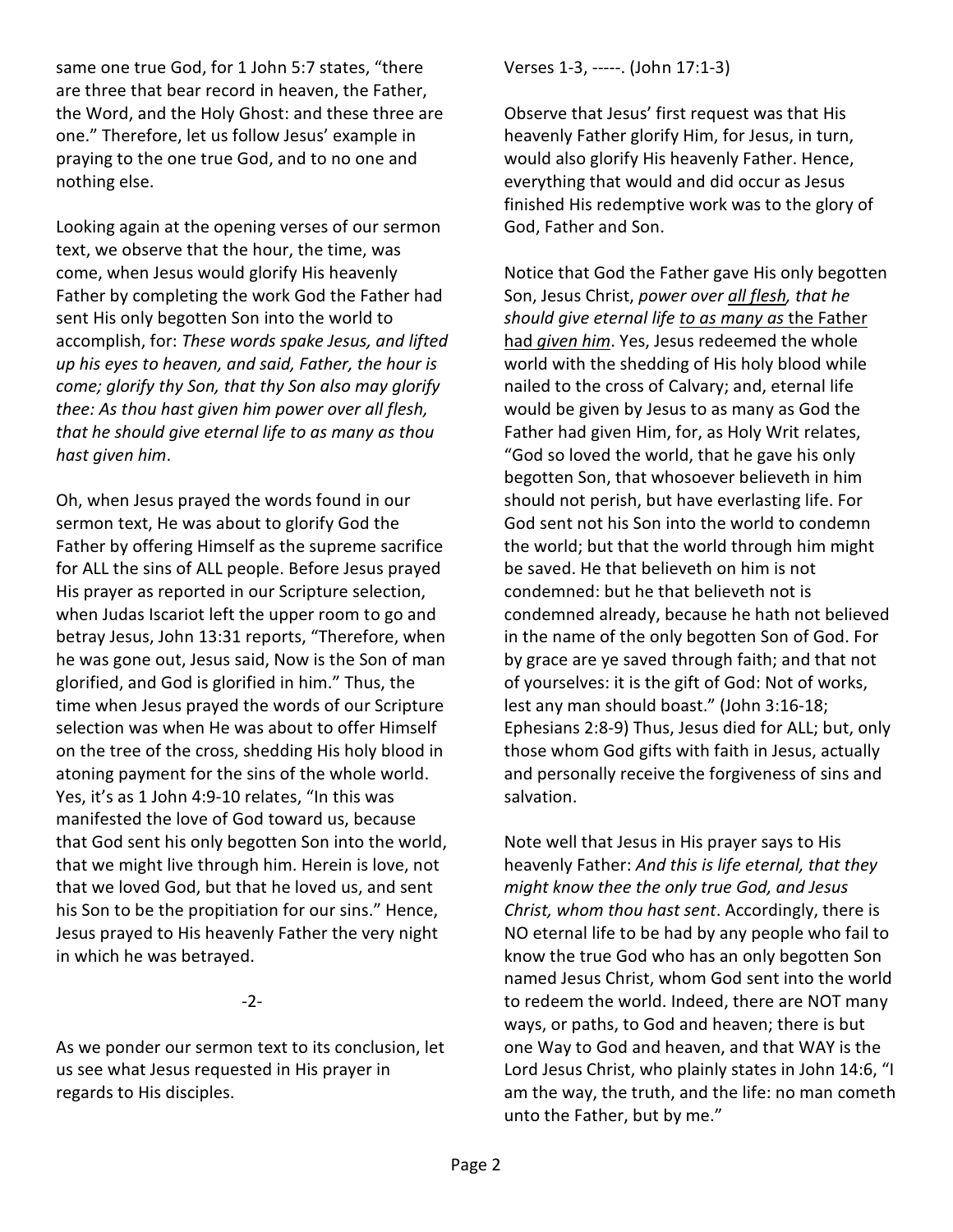Everything Jesus did on earth glorified His heavenly Father who sent Him, for Jesus kept all of God's Law perfectly, in thoughts, words and deeds; and then, Jesus paid for our lack of keeping God's Law, for Jesus willingly shed His own holy and precious blood while nailed to the accursed tree of the cross, thereby providing the perfect and final full sacrifice for all the sins of all people.

It's as Hebrews 7:26-28 states, in no uncertain terms, "For such an high priest became us, who is holy, harmless, undefiled, separate from sinners, and made higher than the heavens; Who needeth not daily, as those high priests, to offer up sacrifice, first for his own sins, and then for the people's: for this he did once, when he offered up himself. For the law maketh men high priests which have infirmity; but the word of the oath, which was since the law, maketh the Son, who is consecrated for evermore." Thus, Jesus truly glorified God the Father by completing the work He gave Him to do, which is why Jesus said in His prayer to His heavenly Father: *I have glorified thee on the earth: I have finished the work which thou gavest me to do.*

Jesus then continued in His prayer, saying: *And now, O Father, glorify thou me with thine own self with the glory which I had with thee before the world was*. Thus, Jesus prayed that He would reenter an exalted state, having completed His work in His state of humiliation. Yes, note well that the eternal Son of God prayed for restoration to the former glory He had possessed before He came to earth to rescue us sinners from never-ending ruin.

Think about the fact that Philippians 2:6-8 informs us that Christ Jesus is He, "Who, being in the form of God, thought it not robbery to be equal with God: But made himself of no reputation, and took upon him the form of a servant, and was made in the likeness of men: And being found in fashion as a man, he humbled himself, and became obedient unto death, even the death of the cross." Jesus

humbled Himself in order to do His Father's will and redeem us undeserving sinners! Therefore, upon completing His mission of mercy, Jesus desired to be restored to the state of glory He had previously enjoyed with His heavenly Father.

Verses 6-8, -----. (John 17:6-8)

As Jesus continued His prayer to His heavenly Father, He included some words concerning His disciples, as we just read.

Observe that the men who were Jesus' disciples were given Him out of the world of people; and, it was by God's WORD that those men knew Jesus and believed on Him. My friends, to this very day, ALL people who know Jesus Christ as the only begotten Son of God, the Savior sent by God the Father, know Him as such by the power of God working through His Word, for Romans 10:17 clearly states, "So then faith cometh by hearing, and hearing by the word of God." God gifts folks with faith by means of His Word, the Gospel of Christ in particular, for we read in Romans 1:16-17, "the gospel of Christ... is the power of God unto salvation to every one that believeth; to the Jew first, and also to the Greek. For therein is the righteousness of God revealed from faith to faith: as it is written, The just shall live by faith." Fellow Christians, let us regularly thank God for His Holy Word, which proclaims the fact that God the Father sent His only begotten Son into the world to save the world.

Verses 9 & 10, -----. (John 17:9-10)

Notice that Jesus here prayed for His followers and not for the unbelieving world. Also, it's interesting to note that ALL those who are Christ's people are also God the Father's people, which shows the oneness of God the Father and God the Son. Oh yes, Jesus spoke the truth when He declared, in John 10:30, "I and my Father are one."

Additionally, observe that Jesus stated He was glorified in His disciples. Oh, Jesus was and is glorified in all those who believe on Him, for we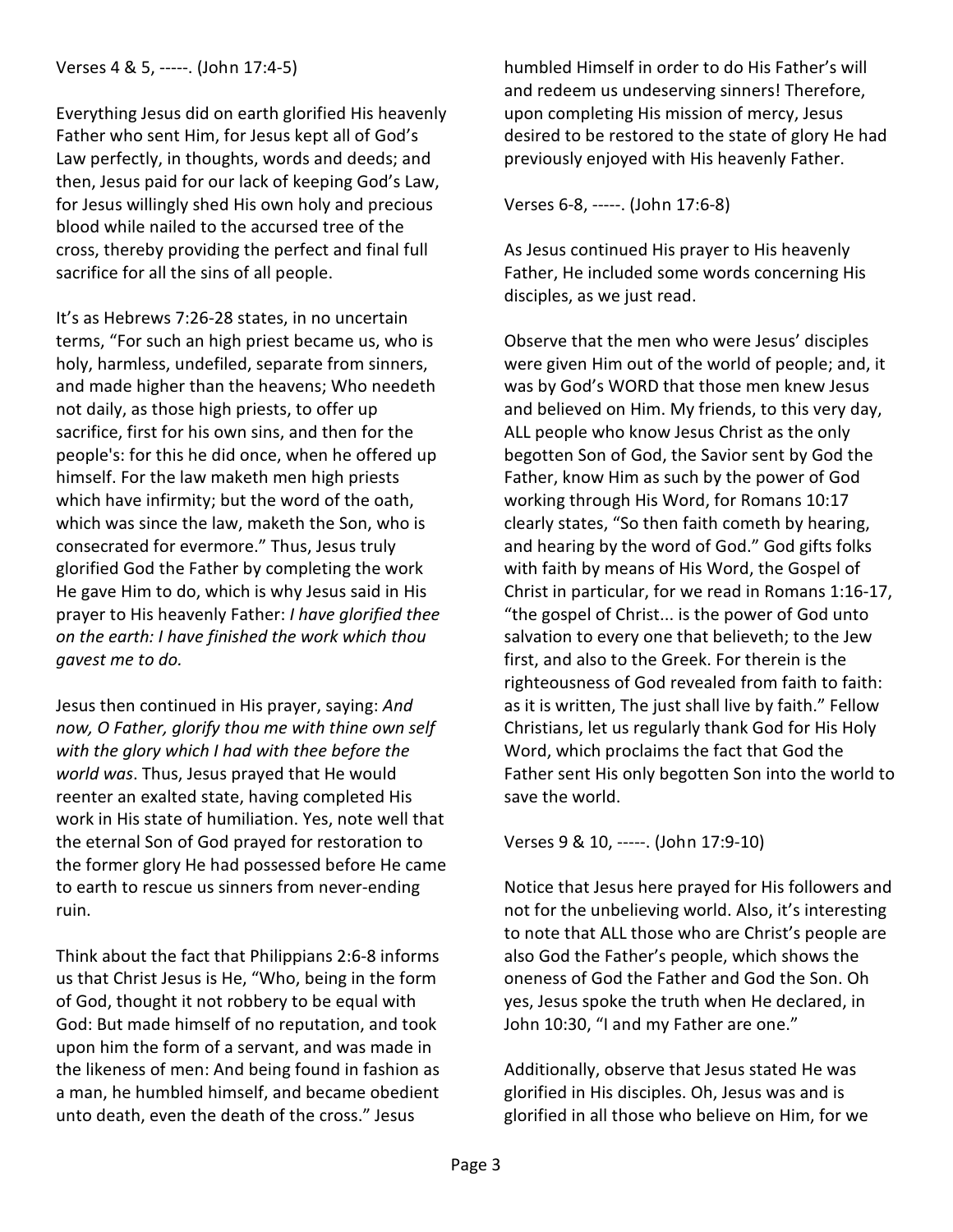Christians praise and worship Jesus because He is our Lord and Savior, the only begotten of the Father, full of grace and truth.

## Verses 11-13, -----. (John 17:11-13)

Jesus was then soon to depart this world, in that He would remove His visible presence and enter His state of exaltation. So, Jesus in His own name prayed for His disciples that God the Father would keep His disciples united in the true faith— as Jesus Himself had kept His disciples united, while visibly sojourning among them. Only Judas Iscariot was lost, he being the son of perdition, the son of hell, since he fell from faith and served the devil in fulfilment of Scripture prophecy, for we read in Psalm 41:9, "Yea, mine own familiar friend, in whom I trusted, which did eat of my bread, hath lifted up his heel against me."

Yes, Judas' betrayal was foretold of old, for Zechariah 11:12-13 relates, "And I said unto them, If ye think good, give me my price; and if not, forbear. So they weighed for my price thirty pieces of silver. And the LORD said unto me, Cast it unto the potter: a goodly price that I was prised at of them. And I took the thirty pieces of silver, and cast them to the potter in the house of the LORD." Thus, it happened, for Judas Iscariot sold-out Jesus for thirty pieces of silver, and Matthew 27:3-7 reports, "Then Judas, which had betrayed him, when he saw that he was condemned, repented himself, and brought again the thirty pieces of silver to the chief priests and elders, Saying, I have sinned in that I have betrayed the innocent blood. And they said, What is that to us? see thou to that. And he cast down the pieces of silver in the temple, and departed, and went and hanged himself. And the chief priests took the silver pieces, and said, It is not lawful for to put them into the treasury, because it is the price of blood. And they took counsel, and bought with them the potter's field, to bury strangers in."

Getting back to our sermon text, we see that Jesus spoke His prayer aloud to His heavenly Father in the presence of His disciples, that they would hear

the words while Jesus was yet visibly with them, that they might have Jesus' joy fulfilled in themselves— the joy of knowing Him as their Savior and Lord, "For the kingdom of God is not meat and drink; but righteousness, and peace, and joy in the Holy Ghost," declares Romans 14:17.

Verses 14-17, -----. (John 17:14-17)

Jesus' disciples were His believing followers by means of God's Word, just as all Christians to this day are Christians by means of God's Word, as was mentioned earlier. Jesus' followers of all times are hated by the wicked world because Jesus' followers are NOT OF the world, even while they dwell IN the world. Jesus did not pray that His heavenly Father take His disciples out of the world at that time, but rather that God the Father would keep them from the evil.

Fellow Christians, we all daily need God's gracious help to keep us from the evil, which surrounds us while we dwell in the wicked world. Only God can keep us from the evil.

Notice HOW Jesus asked His heavenly Father to keep His disciples from the evil, for Jesus in prayer said: *Sanctify them through thy truth: thy word is truth*. Thus, again and again we see the importance of God's Word in the life of every follower of Jesus, every Christian. Yes, not only is God's Word – the Gospel of Christ in particular – the means by which folks are gifted with faith in Jesus; the Word is also the means by which God sustains and grows faith in Christ in the hearts of the believers, for we read in 1 Thessalonians 2:13, "the word of God... effectually worketh also in you that believe."

Another important point we note from what Jesus prayed, is that GOD'S WORD IS TRUTH! Indeed, God's Word, the Holy Bible, is NOT a mixture of truth and error, like all-too-many modern-day so-called scholars teach; no, the Holy Bible is 100% TRUTH, for 2 Timothy 3:16-17 plainly states, "All scripture is given by inspiration of God, and is profitable for doctrine, for reproof, for correction, for instruction in righteousness: That the man of